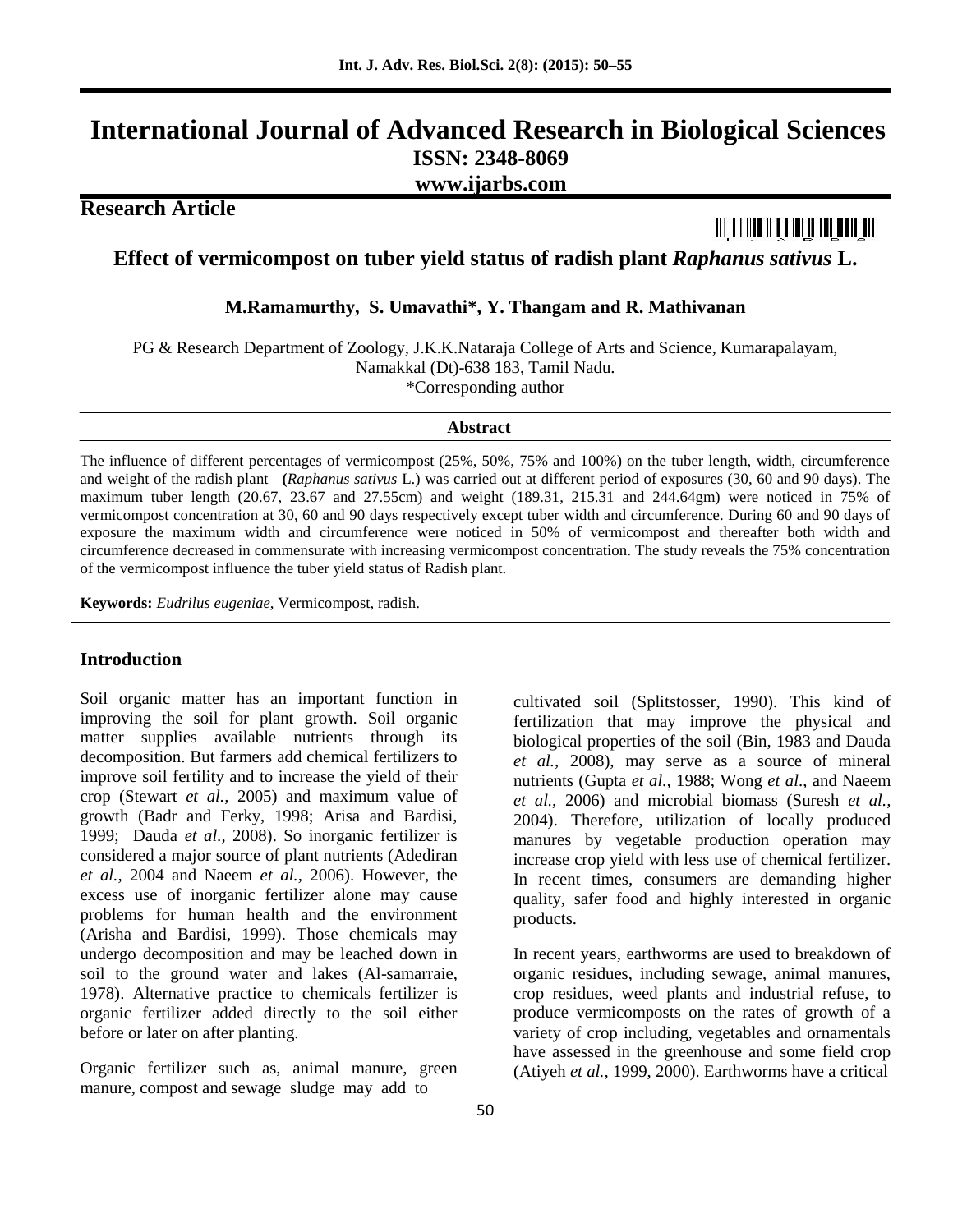influence on soil structure, forming aggregates and improving the physical conditions for plant growth and nutrient uptake. They also improve soil fertility by accelerating decomposition of plant litter and organic matter and consequently, releasing nutrients in the form that are available for uptake by plants.

Vermitechnology is the use of surface and subsurface local varieties of earthworm in composting and management of soil (Ismail, 2005). Earthworms along with other animals have played an important role in the regulating soil processes, maintaining soil fertility and in bringing about nutrient cycling (Ismail, 1997). The Earthworm fragments the organic waste substrate, stimulate microbial activity greatly and increase rates of mineralization. During vermicomposting earthworms eat, grind and digest organic wastes with the help of aerobic and some anaerobic microflora, converting them into a much finer, humified and microbial active material. The generated product is stable and homogeneous; having desirable aesthetics such as reduced levels of contaminants and this converted product can be as a fertilizer or a source of nitrogen for microbial population which can be beneficial to plant growth (Ravindran *et al.,* (2008). Sugar factory waste (Lakshmi and Vijayalakshmi, 2000) pig waste (Dominguez and Edwards, 1997) and sludge (Alidadi *et al.,* 2005 and Parvaresh *et al.,* 2004) could all be converted into good quality soil addition along with the biomass production of earthworms.

The benefits of the use of vermicomposts as organic amendments in agriculture, ranging from their biological properties include a slow release source of nutrient that supply the plants with nutrients when they are needed (Chaoui *et al*., 2003), improvement of soil and potting substrate, physical properties and microbial activity (Kahsnitz 1992; Hidalgo *et al.,* 2006). Organic matter has a property of binding mineral particles like calcium, magnesium and potassium in the form of colloids of humus and clay, facilitating stable aggregate of soil particles for desired porosity to sustain plant growth (Tisdale and Oades, 1982). Hence in the present study an attempt has been made to assess the growth of radish plant in different concentrations of vermicompost for 90 days.

#### **Materials and Methods**

#### **Collection and culturing of earthworms**

The earthworm, *Eudrilus eugeniae* was collected from worm farm were acclimatized under the laboratory

condition for a period of three months by providing predecomposed cow dung as feeding material in the cement tank. The water was sprinkled on alternate days to maintain the optimum (60-70%) moisture content and temperature ranges between 25ºC to 30ºC by using hygrometer and thermometer respectively. Care was taken to avoid the entry of natural enemies. At the end of 75 days vermicompost was collected and stored in the shadow place.

Different percentages of vermicompost (25%, 50%, 75% and 100%) were prepared by mixing red soil (w/w in plots (2m length x 50cm breadth x 30cm height) for the Radish plant (*Raphanus sativus* L). 20 Radish plants were cultivated in each plot in two rows (30cm distance row to row) with 15cm inter-plant distance at 30, 60 and 90 days period of exposures. The control plant was also grown in the red soil alone separately for a period of 90 days. The plants were watered daily and at the end of 30, 60 and 90 days the plants grown in the above-mentioned percentages of vermicompost were harvested and the width tubers were collected. The length, width and circumference of tuber were measured using scale and the values were expressed as cm. Similarly, the tuber was weighed and the values were expressed as gram. The experiment was repeated six times. The result of the influence of different percentages of vermicompost on tuber parameters were analyzed by employing Duncan's multiple range test (DMRT) at p0.01% level.

### **Results and Discussion**

The study on the influence of vermicompost on tuber length, width, circumference and weight of radish plant revealed that tuber length and weight were noticed higher in 75% vermicompost concentration at 30 (20.67 cm and 189.31g respectively), 60 (23.67cm; 215.31g respectively) and 90 days (27.55cm; 244.64g respectively) period of exposures. At the same time, tuber length was lower in 100% vermicompost concentration at  $60$  (14.05 cm) and  $90$  (15.26cm) days period of exposures. However, the minimum tuber weight (29.71. 71.85 and 100.76 g) was noticed in control plants tested at 30, 60 and 90 days period of exposures. The maximum tuber width (3.33cm) was noticed in 50% vermicompost concentration at 30 days period of exposure whereas at 60 days period of exposure the maximum tuber width was noticed in 75% (3.82 cm) as well as 75% (3.58cm)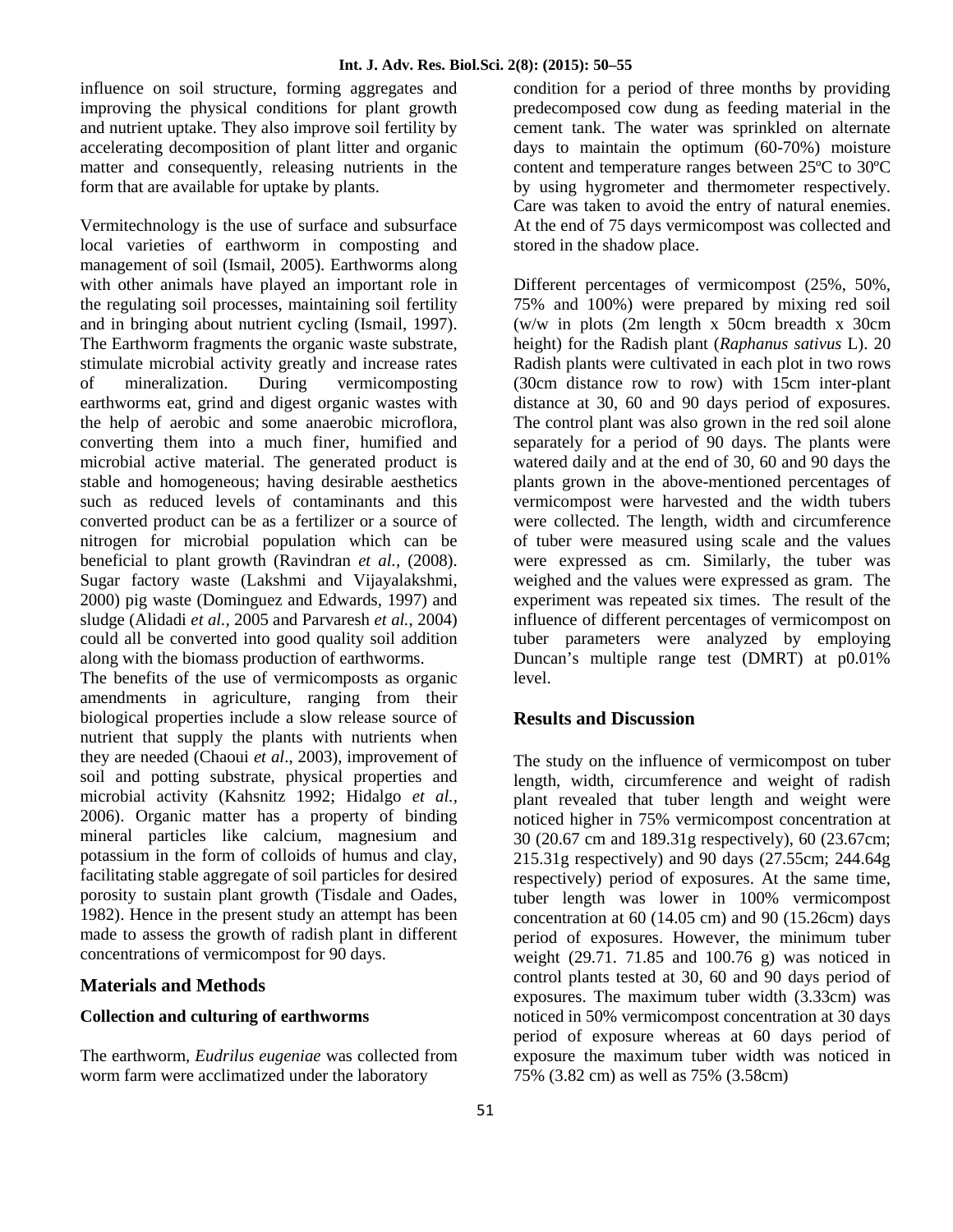#### **Int. J. Adv. Res. Biol.Sci. 2(8): (2015): 50–55**

vermicompost concentration. However, at 90 days period of exposures the maximum tuber width (5.63cm) was noticed in 75% vermicompost concentration. The similar trend of observation was

noticed in the tuber circumference as like of that of tuber width. However, the tuber was not appeared in control and 100% vermicompost concentration at 30 days period of exposure. Statistically the values were found to be significant at 1% level (Table 1).

| Table 1. Effect of vermicompost on Tuber Length, Width, Circumference (cm) and |  |
|--------------------------------------------------------------------------------|--|
| <b>Weight (gm) in Radish plant (Raphanus sativus L.)</b>                       |  |

| <b>Exposure</b><br>period<br>(in days) | Percentage of<br>vermicompost | <b>Tuber parameters</b> |                 |                              |                   |
|----------------------------------------|-------------------------------|-------------------------|-----------------|------------------------------|-------------------|
|                                        |                               | Length<br>(cm)          | Width<br>(cm)   | <b>Circumference</b><br>(cm) | Weight<br>(gm)    |
| 30                                     | <b>Control</b>                | $10.10 \pm 0.44$        | $1.96 \pm 0.08$ | $6.85 \pm 0.05$              | $29.71 \pm 0.58$  |
|                                        | 25                            | $16.48 \pm 0.71$        | $2.55 \pm 0.15$ | $9.66 \pm 0.42$              | $157.54 \pm 1.16$ |
|                                        | 50                            | $15.63 \pm 0.81$        | $3.33 \pm 0.06$ | $14.95 \pm 0.15$             | $173.24 \pm 1.56$ |
|                                        | 75                            | $20.67 \pm 1.45$        | $2.84 \pm 0.05$ | $10.84 \pm 0.10$             | $189.31 \pm 1.79$ |
|                                        | 100                           | $12.60 \pm 0.75$        | $0.68 \pm 0.06$ | $2.63 \pm 0.05$              | $45.15 \pm 1.16$  |
| 60                                     | <b>Control</b>                | $13.81 \pm 0.73$        | $2.28 \pm 0.10$ | $9.41 \pm 0.04$              | $71.85 \pm 1.41$  |
|                                        | 25                            | $23.21 \pm 0.97$        | $3.56 \pm 0.16$ | $16.44 \pm 0.40$             | $180.99 \pm 1.56$ |
|                                        | 50                            | $21.38 \pm 0.95$        | $3.82 \pm 0.02$ | $19.82 \pm 0.16$             | $192.61 \pm 1.41$ |
|                                        | 75                            | $23.67 \pm 1.45$        | $3.58 \pm 0.05$ | $18.83 \pm 0.21$             | $215.31 \pm 1.08$ |
|                                        | 100                           | $14.05 \pm 0.46$        | $1.43 \pm 0.09$ | $4.61 \pm 0.08$              | $74.82 \pm 0.84$  |
| 90                                     | <b>Control</b>                | $15.14 \pm 0.52$        | $2.53 \pm 0.27$ | $11.57 \pm 0.05$             | $100.70 \pm 1.76$ |
|                                        | 25                            | $27.68 \pm 1.01$        | $4.65 \pm 0.05$ | $19.85 \pm 0.16$             | $194.93 \pm 1.18$ |
|                                        | 50                            | $24.96 \pm 1.04$        | $5.50 \pm 0.18$ | $21.74 \pm 0.20$             | $226.31 \pm 1.91$ |
|                                        | 75                            | $27.55 \pm 0.68$        | $5.63 \pm 0.19$ | $22.91 \pm 0.13$             | $244.64 \pm 1.90$ |
|                                        | 100                           | $15.26 \pm 0.84$        | $2.84 \pm 0.11$ | $6.39 \pm 0.16$              | $121.58 \pm 1.27$ |
| CD (p<0.01)                            |                               | 1.02                    | 0.135           | 0.583                        | 1.956             |

The result of the present study proved that the maximum tuber length and weight were noticed in 50% vermicompost concentration but at the same time the maximum tuber width and circumference were noticed in 50% as well as 75% vermicompost concentrations. It could be suggested that the better tuber yield in radish plant exposed to particular concentration of vermicompost may be due to the influence of combined effect of various ingredients of vermicompost such as macro (N, P, K) and micro (Ca, Mg, Mn, Iron, sulfur, Zinc and Copper) nutrients, plant growth hormones (Indole acetic acid, Indole butyric acid, Naphthalene acetic acid and Gibberellic acid), vitamins (Vitamin A,  $B_1$ ,  $B_2$ ,  $B_3$ , C and E), enzymes, and many beneficial microbes such as

Nitrogen fixation bacteria and hormones synthesizing microbes such as *Azospirillum brasilence*(Kolb and Martin, 1985; Kucey, 1988; Molla, 2001),*Azospirillum lipoferum*(Lee, 1988)*, Azotobacter paspali* (Barea and Brown, 1974)and *Pseudomonas putida*(Glick, 1986; Caron,1995; Xie, 1996).

Positive influence on the growth of radish could be seen in the present study by using vermicompost compared to control. Similar reports had been reported in beans (Spain *et al*., 1992) and Amaranthus (Uma and Malathi, 2009). Furthermore, organic manure activation may be due to the presence of living organisms, which release phytohormones and may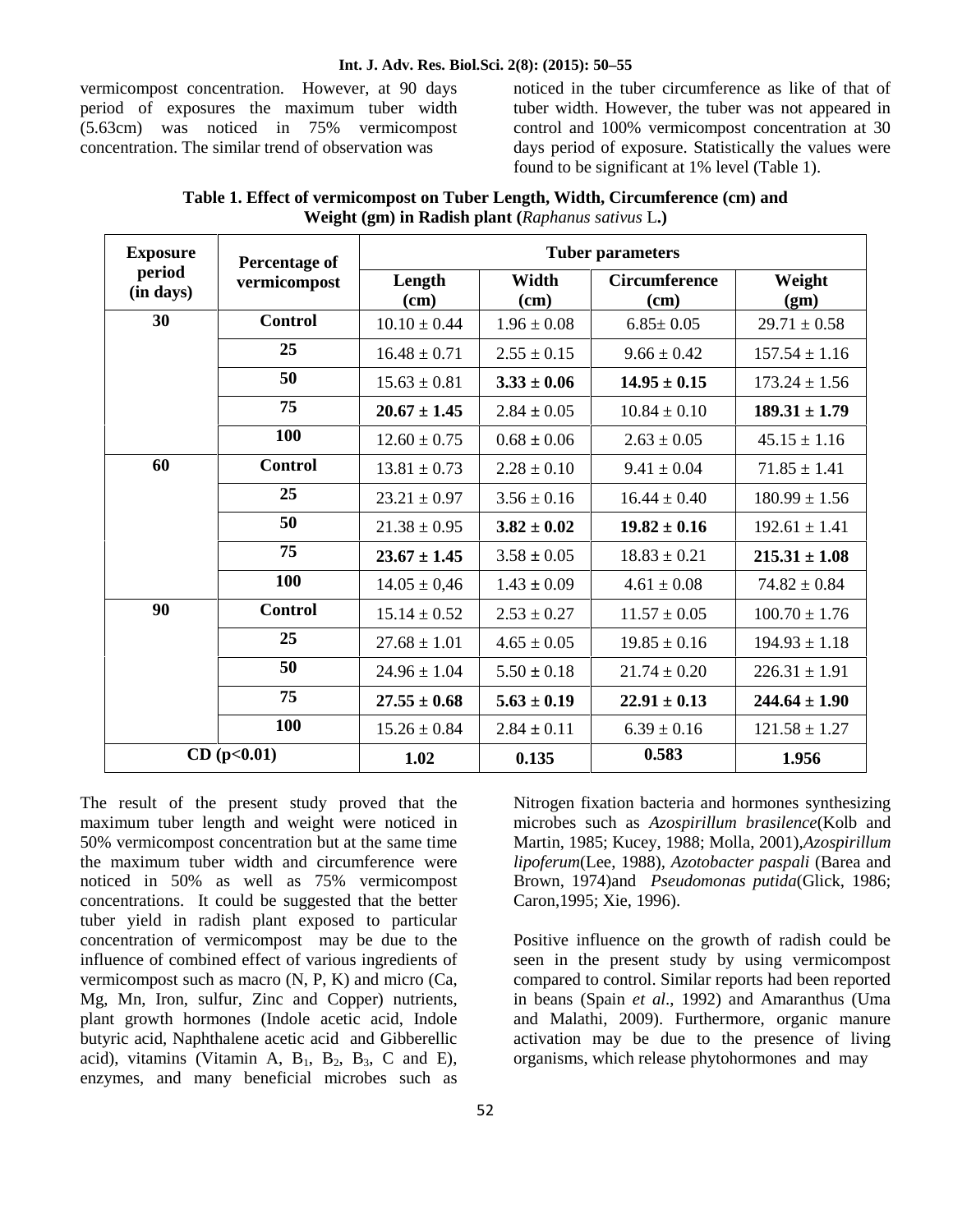stimulate the plant growth and absorption of nutrients (Arisha *et al*., (2003).Buckerfied *et al*., (1999) reported similar increased germination trends of radish in 0-100% mixture of vermicompost and sand, although some vermicompost application rate tended to inhibit germination initially. The beneficial effects of vermicompost on crop like maize (Gutierrez-Miceli *et al.,* 2008), Wheat (Sharma and Madan, 1988), strawberry (Singh *et al.,* 2008), petunias (Aracon*et al.,* 2008), marigold, cornflower, tomato (Bach man and Metzger, 2008), blackgram (Parthasarathi *et al.,* 2008) and pepper (Aracon *et al.,* 2004) have already been reported.

#### **Values are expressed by mean ± SD of six samples**

Vermicompost being a stable fine granular organic matter, when added to clay soil loosens the soil and improve the passage for the entry of air. The mucus associated with the cast being hydroscopic absorbs water and prevents water logging and improves water holding capacity. The organic carbon in vermicompost releases the nutrients slowly and steadily into the system and enables the plant to absorb these nutrients. The soil enriched with vermicompost provides additional substances that are not found in chemical fertilizer (Kale, 1998). Moreover, beneficial effects of compost or vermicompost on plant growth under water deficit conditions may be due to better aeration to the plant roots, increasing amount of readily available water, induction of N, P and K exchange there by resulting better growth of the plants (Papafotiou*et al.,* 2005).

#### **References**

- Adediran, A.J., Taiwo, B.L, Akande, O.M, Sobule, A.R and Idowu, J.O. 2004.Application of organic and inorganic fertilizer for sustainable maize and cowpea yields in Nigeria. *J.plant. Nutr.* 27: 1163-81.
- Alidadi, H., Parvaresh, A.R., Shahmansouri, M.R and Pourmoghadas, H. 2005. Combined compost and vermicomposting process in the treatment and Parvaresh, A., Movahedian, H and Hamidian, L. 2004. Vermistabilization of municipal wastewater sludge with *Eisenia fetida*.*Iron. J. Environ. Health. Sci. Eng.* 1 (2): 43-50.
- Al-Samarraie, A.A. 1978. Cultivation effects on nitrification in potato soils. M.Sc. Thesis. Colorado State Univercity, USA. 266-268.
- Aracon, N.Q*.,* Edwards C.A, Babenko A, Cannon J, Galvis P and Metzger J.D. 2008. Influences of vermicomposts, produced by earthworms and microorganisms from cattle manure, food waste and paper waste, on the germination, growth and flowering of petunias in the greenhouse. *Appl. Ecol.* 39 (1): 91-99.
- Aracon, N.Q., Edwards, C.A., Atiyeh, R and Metzger, J.D. 2004. Effects of vermicomposts produced from food waste on the growth and yields of greenhouse pepper. *Biore Technol.* 93 (2): 139- 144.
- Arisha, H.M and Bradisi, A. 1999.Effect of mineral fertilizers and organic fertilizers on growth, yield and quality of potato under sandy soil conditions.*Zagazig J. Agric. Res.* 26: 391-405.
- Arisha, H.M and Bradisi, A. 1999.Effect of mineral fertilizers and organic fertilizers on growth, yield and quality of potato under sandy soil conditions.*Zagazig J. Agric. Res.* 26: 391-405.
- Atiyeh, R.M., Arancon, N.Q., Edwards, C.A and Metzger, J.D. S. 2000. Influence of earthworm processed pig manure on the growth and yield of greenhouse tomatoes. *Biore*s.*Tech.* 75: 175-180.
- Atiyeh, R.M., Subler S., Edwards, C.A and Metzger, J. 1999. Growth of tomato plants in horticultural potting media amended with vermicompost. *Pedobio* 43 1-5.
- Bachman, G.R and Metzger, J.D. 2008. Growth of bedding plants in commercial potting substrate amended with vermicompost. *Biore Technol*., 99 (8): 3155-3161.
- Badr, L.A.A and W.A. Fekry. 1998. Effect of intercropping and doses of fertilization on growth and productivity of taro and cucumber plants. 1- Vegetative growth and chemical constituents of foliage. *Zagazig J. Agric. Res.,* 25: 1087-101.
- Barea, J.M. and Brown, M.E. 1974. Effects on plant growth by *Azotobacter paspali* related to synthesis of plant growth regulating substances. *J. Appl. Bacteriol.* 37: 583-593.
- Bin, J. 1983.Utilization of green manure for raising soil fertility in china.*Soil Sci.,* 135: 65-9.
- Buckerfield, J.C., Flavel, T.C, Lee, K.E and Webster, K.A. 1999. Vermicompost in Soild and Liquid Forms as a Plant- Growth Promoter.*Pedobiol.* 43: 753-759.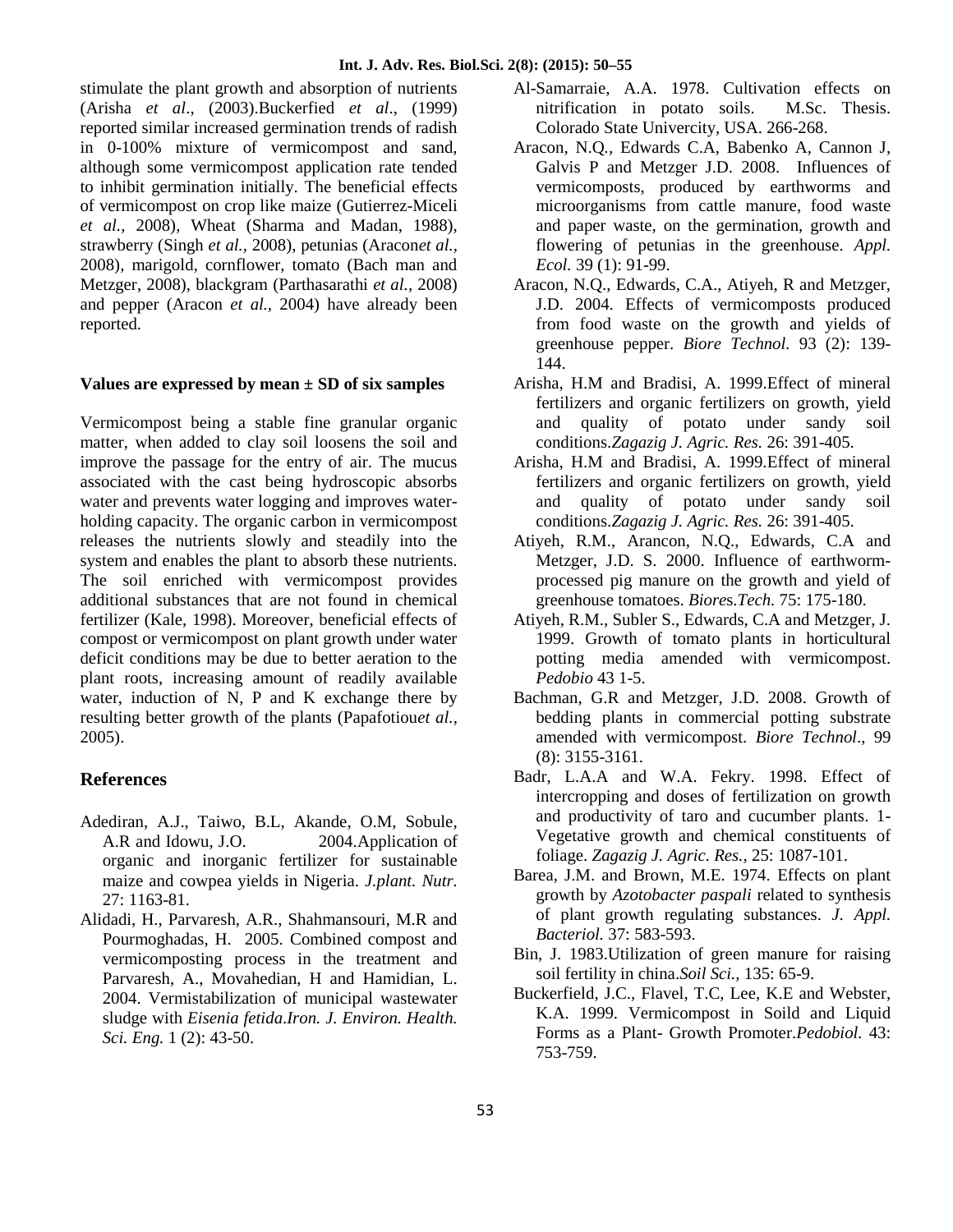- Caron, M., C. L. Patten, S. Ghosh, and B. R. Glick. 1995. Effects of the plant growth promoting rhizobacterium *Pseudomonas putida* GR12-2 on the physiology of canola roots. *Plant Growth Regul. Soc. Am. Q*. 23**:**297-302.
- Chaoui, H.I., Zibilske, L.M and Ohno T. 2003.Effectes of earthworm casts and compost on soil microbial activity and plant nutrient availability.*SoilBiolBiochem* 35: 295-302.
- Dauda, S.N., Ajayi, F.A and Ndor, E. 2008.Growth and yield of water melon (*Citrullus lanatus*) as affected by poultry manure application.*J. Agric. Soc. Sci.* 4: 121-4.
- Dauda, S.N., Ajayi, F.A and Ndor, E. 2008.Growth and yield of water melon (*Citrullus lanatus*) as affected by poultry manure application.*J. Agric. Soc. Sci.* 4: 121-4.
- Glick, B.R., Brooks H.E. and Pasternak J.J., 1986. Physiological effects of plasmid DNA transformation of *Azotobactervinelendi*. *Can. J of Micro.* 32: 145-148.
- Gupta, A.P., Antil S.R and Narwal, P.R. 1988.Effect of farmyard manure on organic carbon, available N and P contents of soil during different periods of wheat growth.*J. Indian Soil Sci.,* 36: 269-73.
- Gutierrez-Miceli F.A., Moguel-Zamudio, B., Abud- Archila, M., Gutierrez-Oliva, V.F and Dendooven, L. 2008.Moguel-Zamudio, B., Abud-Archila, M., Gutierrez-Oliva V. F.,Dendooven, L., a native diazotrophic bacteria and mycorrhizas for maize cultivation. *Biore Tech.* 99 (15): 7020-7026.
- Hidalgo, P.R, Matta, F.B and Harkess R.L. 2006.Physical and chemical properties of substrates containing earthworm castings and effects on marigold growth.*HortSci* 41: 1474-1476.
- Ismail, S.A. 1997. Vermicology: The Biology of Earthworms. Orient Longman Ltd., Chennai, India.
- Ismail, S.A. 2005. The earthworm Book. Other India Press, Mapusa, Goe. Pp. 92.
- Kahsnitz, H.G. 1992. Investigations on the influence Spain, of earthworm on soil and plant.*Bot Arch* 1: 315- 351.
- Kolb, W. and Martin, P. 1985. Response of plant roots to inoculation with Azospirillumbrasilense and to application of indole acetic acid. In: Azospirillum III: Genetics, Physiology, Ecology. (ed.) W. Klingmuller, Springer- Verlag, Basel. pp. 213-221.
- Kucey, R.M.N. 1988. Effect of *Penicillium bilaji* on the solubility and uptake of P and micronutrient from soil and wheat.Can. J. Soil Sci. 68: 261-2 70.
- Lakshmi, B.L. and Vijayalakshmi, G.S. 2000.Vermicomposting of sugar factory filter pressmud using African earthworm species *E. eugeniae*, *Pollution Research*., 19 (3): 481-483.
- Lee WK, Lee JY, Kang KY, Cho MJ.1988. Synthetic pathway of Indole acetic acid in *Azospirillum lipoferum*.*Korean Biochem. J*; 21, 519-524.
- Molla, A.H, Shamsuddin, Z.H and Saud, H.M. 2001. Mechanism of root growth and promotion of nodulation in vegetable soybean by *Azospirillum.Int. J. Biosci.*123-130.
- Naeem, M., Iqbal, J and Bakhsh, M.A.A. 2006.Comparative Study of Inorganic Fertilizers and Organic Manures on Yield and Yield Components of Mungebaen (*Vigna radiata L.*).*J. Agric. Soc. Sci.,* 2:227-9.
- Papafotiou, M., Kargas, G., Lytra, I. 2005.Olive mill waste compost as a growth medium component for foliage potted plants.*Hort Science*. 40: 1746-1750.
- Parthasarathi, I.K., Baiamurugan, M. and Ranganathan, L.S. 2008. Influence of vermicompost on the physic-chemical and biological properties in different types of soil along with yield and quality of the pulse crop-blackgram. *Iron. J. Environ. Health. Sci. Eng.* 5 (1): 51-58.
- Ravindran, B., Dinesh, S.L, John Kennedy, L. and Sekaran, G. 2008. Vermicomposting of Solid Waste Generated from Leather Industries Using Epigenic Earthworm *Eisenia fetida*. *App Bioche Biotech*. 151: 480-488.
- Sharma, N and Madan, M. 1988. Effects of various organic wastes alone and maize.*Biol.Wastes*. 25 (1): 33-40.
- Singh, R., Sharma, R.R., Kumar, S., Gupta, R.K and Patil, R.T. 2008. Vermicompost substitution influences growth, physiological disorder, fruit yield and quality of strawberry (*Fragaria x ananassa* Duch). *Biore Technol*. 99 (17): 8507- 8511.
- A.V., Lavelle P and Mariotti, A. 1992.Stimulation of plant growth by Tropical Earthworms, *Soil Biol. Biochem*. 24 (12): 1629- 1633.
- Splittstosser, W.E. 1998. Vegetable growing handbook: Organic and traditional method.3<sup>rd</sup> edition. An AVI Book. New York. USA. 1990. 266-268.
- Suresh, K.D., Sneh, G., Krishn, K.K and Mool, C.M. 2004. Microbial biomass carbon and microbial activities of soils receiving chemical fertilizers and organic amendments.*Archives. Soil Sci.,* 50: 641-7.